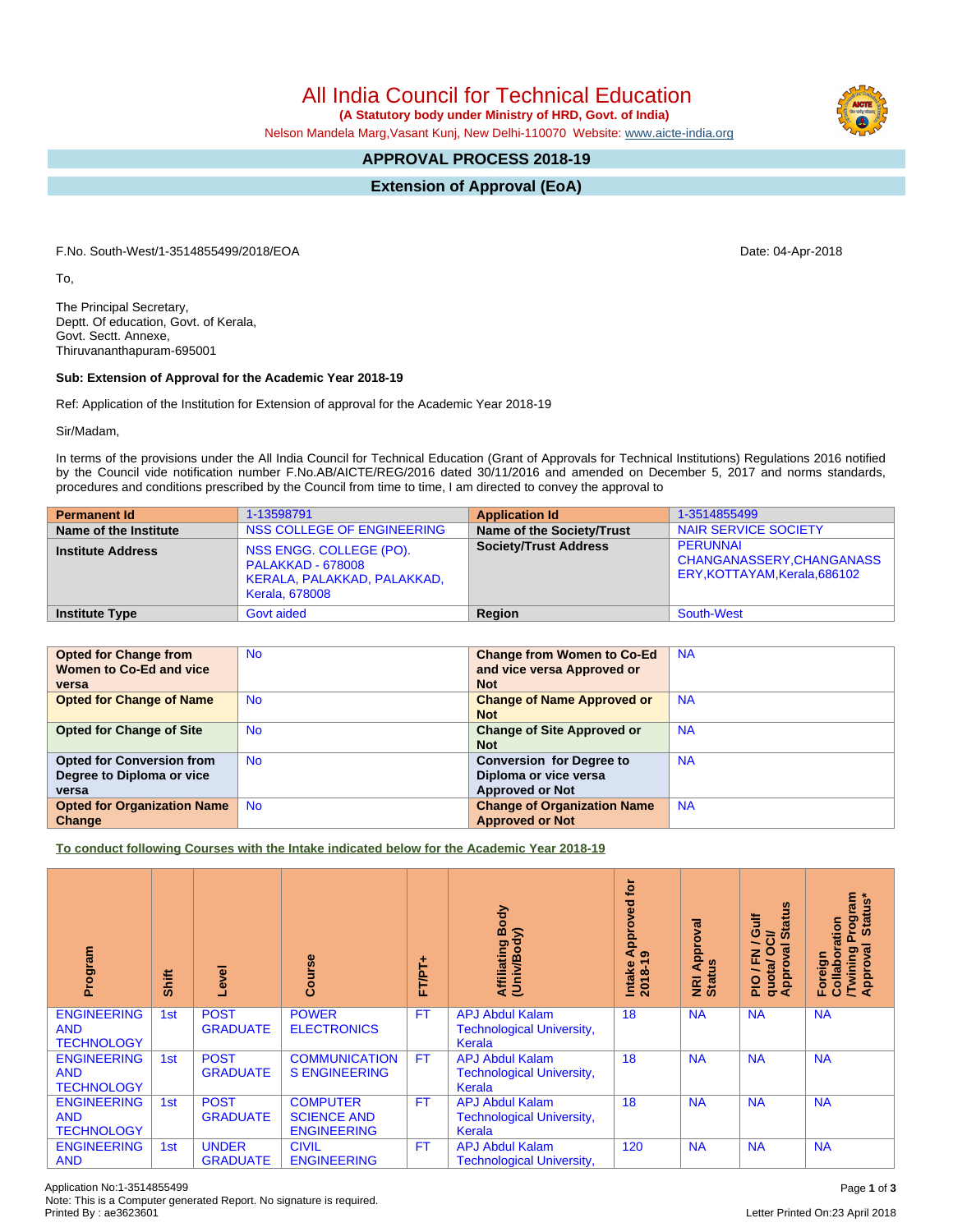| <b>TECHNOLOGY</b>  |     |                 |                          |           | Kerala                           |     |           |           |           |
|--------------------|-----|-----------------|--------------------------|-----------|----------------------------------|-----|-----------|-----------|-----------|
| <b>ENGINEERING</b> | 1st | <b>UNDER</b>    | <b>MECHANICAL</b>        | <b>FT</b> | <b>APJ Abdul Kalam</b>           | 120 | <b>NA</b> | <b>NA</b> | <b>NA</b> |
| <b>AND</b>         |     | <b>GRADUATE</b> | <b>ENGINEERING</b>       |           | <b>Technological University,</b> |     |           |           |           |
| <b>TECHNOLOGY</b>  |     |                 |                          |           | Kerala                           |     |           |           |           |
| <b>ENGINEERING</b> | 1st | <b>UNDER</b>    | <b>ELECTRICAL AND</b>    | <b>FT</b> | <b>APJ Abdul Kalam</b>           | 120 | <b>NA</b> | <b>NA</b> | <b>NA</b> |
| <b>AND</b>         |     | <b>GRADUATE</b> | <b>ELECTRONICS</b>       |           | <b>Technological University,</b> |     |           |           |           |
| <b>TECHNOLOGY</b>  |     |                 | <b>ENGINEERING</b>       |           | Kerala                           |     |           |           |           |
| <b>ENGINEERING</b> | 1st | <b>UNDER</b>    | <b>ELECTRONICS &amp;</b> | <b>FT</b> | <b>APJ Abdul Kalam</b>           | 90  | <b>NA</b> | <b>NA</b> | <b>NA</b> |
| <b>AND</b>         |     | <b>GRADUATE</b> | <b>COMMUNICATION</b>     |           | <b>Technological University,</b> |     |           |           |           |
| <b>TECHNOLOGY</b>  |     |                 | <b>ENGG</b>              |           | Kerala                           |     |           |           |           |
| <b>ENGINEERING</b> | 1st | <b>UNDER</b>    | <b>INSTRUMENTATI</b>     | <b>FT</b> | <b>APJ Abdul Kalam</b>           | 60  | <b>NA</b> | <b>NA</b> | <b>NA</b> |
| <b>AND</b>         |     | <b>GRADUATE</b> | <b>ON AND</b>            |           | <b>Technological University,</b> |     |           |           |           |
| <b>TECHNOLOGY</b>  |     |                 | <b>CONTROL</b>           |           | Kerala                           |     |           |           |           |
|                    |     |                 | <b>ENGINEERING</b>       |           |                                  |     |           |           |           |
| <b>ENGINEERING</b> | 1st | <b>UNDER</b>    | <b>COMPUTER</b>          | <b>FT</b> | <b>APJ Abdul Kalam</b>           | 60  | <b>NA</b> | <b>NA</b> | <b>NA</b> |
| <b>AND</b>         |     | <b>GRADUATE</b> | <b>SCIENCE AND</b>       |           | <b>Technological University,</b> |     |           |           |           |
| <b>TECHNOLOGY</b>  |     |                 | <b>ENGINEERING</b>       |           | Kerala                           |     |           |           |           |
| <b>ENGINEERING</b> | 1st | <b>POST</b>     | <b>COMPUTER</b>          | <b>FT</b> | <b>APJ Abdul Kalam</b>           | 18  | <b>NA</b> | <b>NA</b> | <b>NA</b> |
| <b>AND</b>         |     | <b>GRADUATE</b> | <b>INTEGRATED</b>        |           | <b>Technological University,</b> |     |           |           |           |
| <b>TECHNOLOGY</b>  |     |                 | <b>MANUFACTURIN</b>      |           | Kerala                           |     |           |           |           |
|                    |     |                 | G                        |           |                                  |     |           |           |           |
| <b>ENGINEERING</b> | 1st | <b>POST</b>     | <b>STRUCTURAL</b>        | <b>FT</b> | <b>APJ Abdul Kalam</b>           | 18  | <b>NA</b> | <b>NA</b> | <b>NA</b> |
| <b>AND</b>         |     | <b>GRADUATE</b> | <b>ENGINEERING</b>       |           | <b>Technological University,</b> |     |           |           |           |
| <b>TECHNOLOGY</b>  |     |                 |                          |           | Kerala                           |     |           |           |           |
| <b>ENGINEERING</b> | 1st | <b>POST</b>     | <b>INSTRUMENTATI</b>     | <b>FT</b> | <b>APJ Abdul Kalam</b>           | 18  | <b>NA</b> | <b>NA</b> | <b>NA</b> |
| <b>AND</b>         |     | <b>GRADUATE</b> | <b>ON AND</b>            |           | <b>Technological University,</b> |     |           |           |           |
| <b>TECHNOLOGY</b>  |     |                 | <b>CONTROL</b>           |           | Kerala                           |     |           |           |           |
|                    |     |                 | <b>ENGINEERING</b>       |           |                                  |     |           |           |           |

+FT –Full Time,PT-Part Time

In case of any differences in content in this Computer generated Extension of Approval Letter, the content/information as approved by the Executive Council / General Council as available on the record of AICTE shall be final and binding.

Strict compliance of Anti-Ragging Regulation: - Approval is subject to strict compliance of provisions made in AICTE Regulation notified vide F. No. 37-3/Legal/AICTE/2009 dated July 1, 2009 for Prevention and Prohibition of Ragging in Technical Institutions. In case Institution fails to take adequate steps to Prevent Ragging or fails to act in accordance with AICTE Regulation or fails to punish perpetrators or incidents of Ragging, it will be liable to take any action as defined under clause 9(4) of the said Regulation.

> **Prof. A.P Mittal Member Secretary, AICTE**

Copy to:

- 1. The Regional Officer, All India Council for Technical Education Health Centre Building Bangalore University Campus Bangalore - 560 009, Karnataka
- 2. The Director Of Technical Education\*\*, Kerala
- 3. The Registrar\*\*, APJ Abdul Kalam Technological University, Kerala
- 4. The Principal / Director, NSS COLLEGE OF ENGINEERING NSS ENGG. COLLEGE (PO). PALAKKAD - 678008 KERALA, PALAKKAD,PALAKKAD, Kerala,678008
- 5. The Secretary / Chairman, NAIR SERVICE SOCIETY PERUNNAI